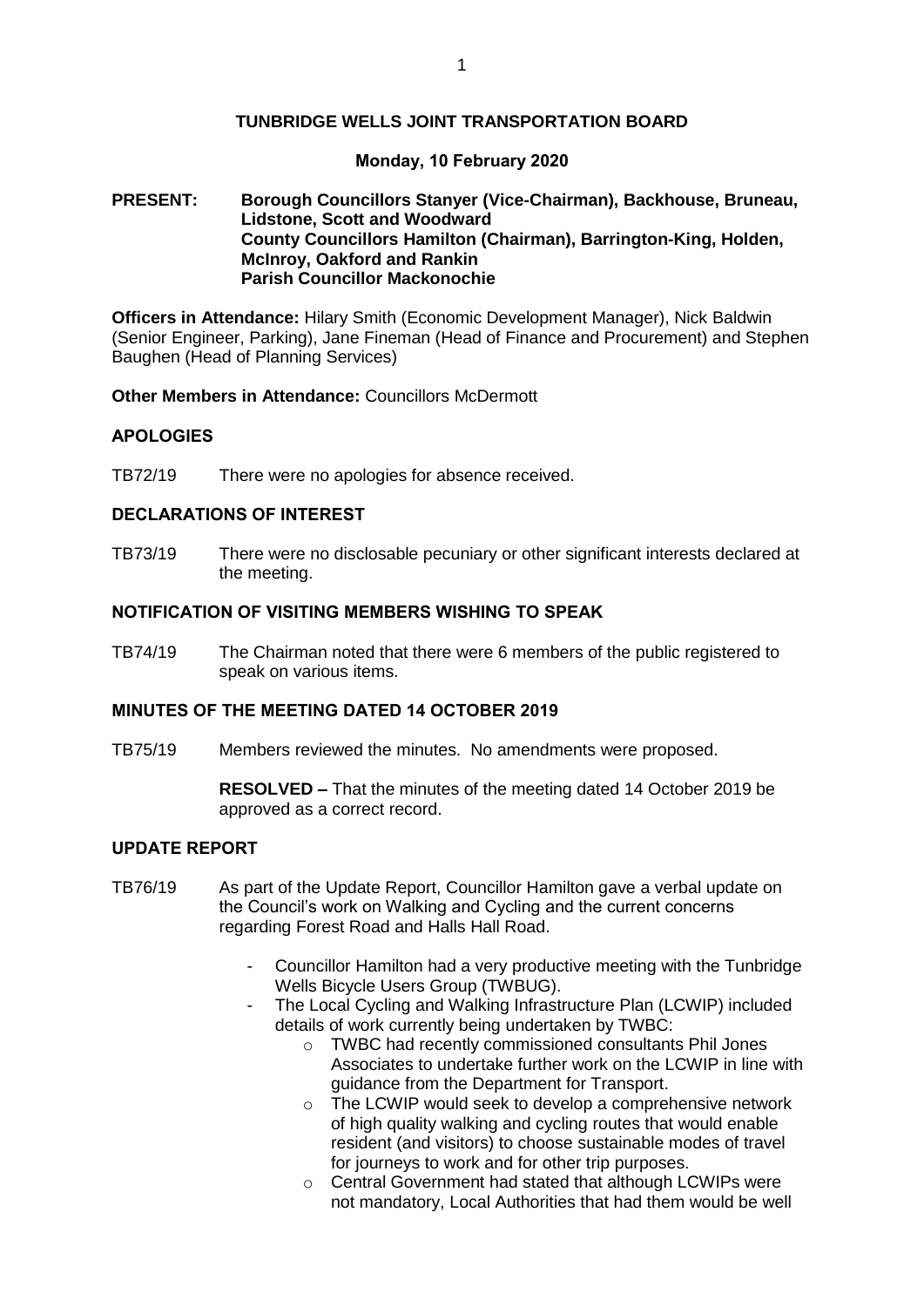placed to make the case for future investment.

- o The LCWIP would support the new Local Plan and would feed into the Transport Strategy. It would also contribute towards the aims of the recently declared Climate Emergency as well as the Air Quality and Public Health agendas in the borough.
- Forest Road and Halls Hall Road:
	- o Kent CC had a bid from the Local Transport Plan to resurface the approaches to the Zebra Crossing on Forest Road and to carry out pedestrian crossing improvements at the junction of Halls Hole Road in the 2020/21 financial year.
	- o The outcome of the bids were as yet unknown. However, Kent CC would provide an update at the next JTB (20 April 2020) at which time it would be known what schemes had been awarded funding from the Local Transport Plan.
	- o KCC confirmed that a meeting would be convened with Councillor Bruneau to discuss the options for Forest Road and this would be done in advance of the next JTB meeting.
	- o Councillor Rankin had been working with the Hawkenbury Village Association and officers at Kent CC regarding the Halls Hole Road and Forest Road junction and some funding may be possible. In addition Grant money would be used both for junction improvements and a gateway to Hawkenbury to make the entrance more attractive. Preliminary plans were currently being worked up and discussions with Hawkenbury Village Association would continue.

**RESOLVED -** That the report be noted.

## **SGN (SOUTHERN GAS NETWORKS) PROGRAM OF WORKS IN TUNBRIDGE WELLS**

- TB77/19 SGN gave a presentation on their work which included the following matters:
	- SGN managed the network that distributed natural gas and green gas to 5.9 million homes and businesses across the South of England and Scotland.
	- SGN were tasked to undertake a replacement project as required by the Health and Safety Executive (HSE) enforcement policy for the iron mains risk reduction programme that addressed the failure of 'at risk' iron gas mains.
	- Pipes within 30 metres of buildings must be decommissioned or replaced between 2002 and 2032 to reduce the risk of injuries, fatalities and damage to buildings.
	- The pipes that would be done this year would be mandatory pipes. Mandatory pipes were those that have been highlighted as the top 20% at risk pipes in the network and therefore must be replaced within a specific time period.
	- Old metal gas main pipes would be replaced with new yellow polyethylene (PE) plastic pipes which were designed to last for at least 80 years. Service pipes that connect the mains to individual properties would also be checked and if necessary replaced.
	- Where possible activity was planned in advance as this was less disruptive.
	- There were a number of mandatory replacement projects to be carried out in Tunbridge Wells in 2020. Once the plans had been finalised it would be possible to obtain details of these works.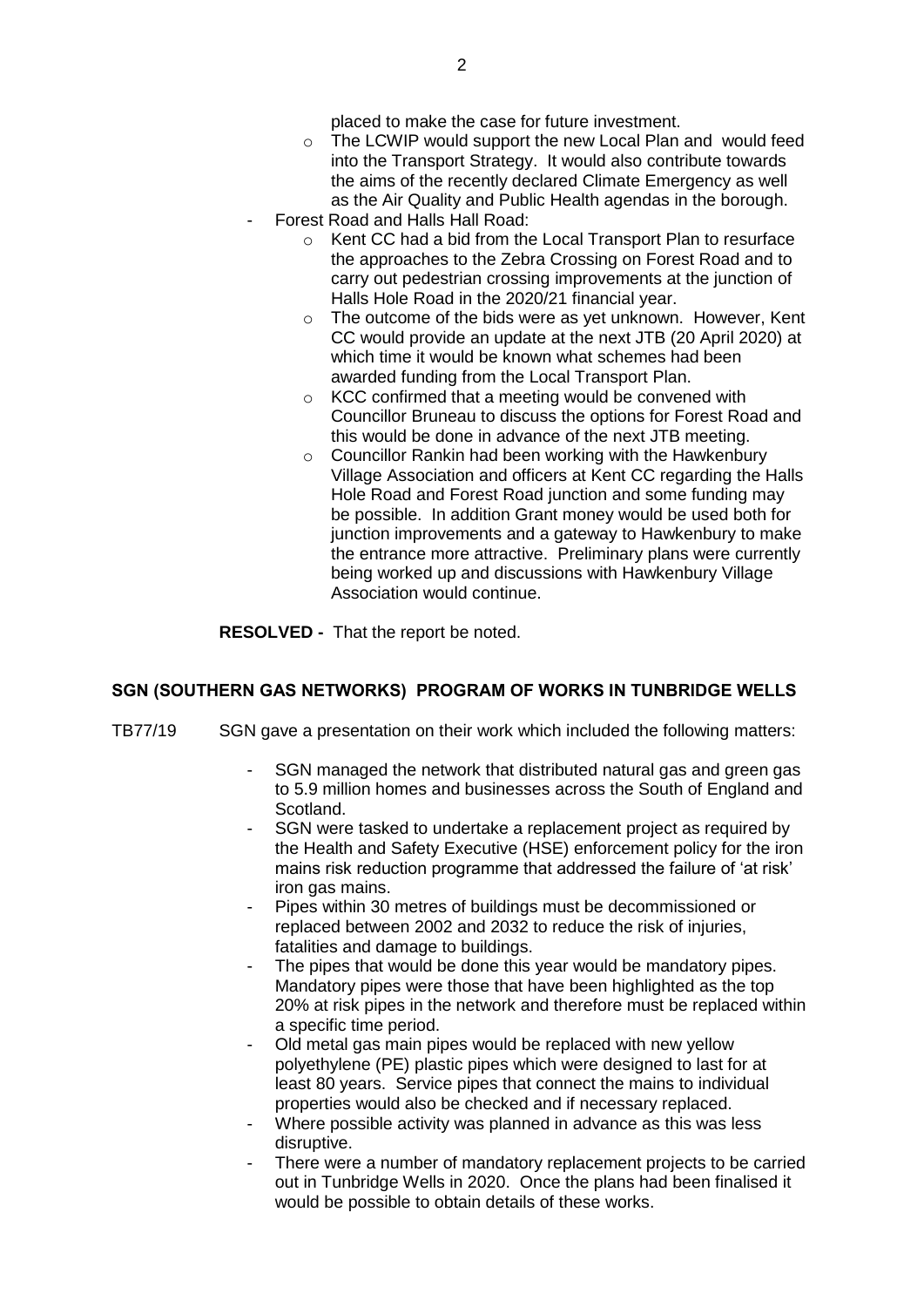Engagement and communication was very important and SGN were committed to engage with a wide variety of stakeholders at the earliest opportunity.

Discussion included the following comments:

- It was suggested that the issue of safety be included in the signage to better inform residents of the reasons the work was being undertaken.
- It was noted that the Commons Conservators were currently not included on the list of consultees.
- The new pipes were designed to take account of any new future mixes. The new pipes would be future proofed.
- Where possible SGN liaised with other agencies/utility companies. However it was not always possible to undertake joint ventures e.g. water and gas did not mix.
- SGN would propose slots but ultimately those slots were given by Kent CC. SGN would not know if other works were planned at a similar time.
- Kent CC confirmed that where possible they would seek to plan works that could be undertaken in partnership. Emergency works were dealt with separately and undertaken as necessary.
- Engagement with the local community was paramount to ensure all necessary parties were suitably informed of planned works, including timescales and the extent of any disruption.
- There were a small number of roads where the Government permitted Kent CC to charge for the use of the road by the utility company. Kent CC were actively considering whether this could be extended to other roads to incentivise companies to progress the work quicker so disruption was kept to a minimum.

## **BANNER FARM ESTATE PROPOSED PERMIT PARKING RESTRICTIONS**

- TB78/19 Nick Baldwin, Senior Engineer TWBC introduced the report that sought the endorsement of the proposal to introduce permit parking restrictions in the Banner Farm Estate, Tunbridge Wells and included the following comments:
	- The Banner Farm Estate sat between two existing permit parking zones with most streets experiencing some level of nuisance parking.
	- A formal consultation which detailed proposals to introduce permit parking on the currently unrestricted parts of the Banner Farm Estate was undertaken in January 2020.
	- The consultation received a good level of response. The result was an overwhelming support for the introduction of restrictions on the Estate.

**RESOLVED –** That the Board endorsed the proposal to make a traffic regulation order, the effect of which was to introduce permit parking restrictions across the remainder of the Banner Farm residential estate.

# **ZONE A PERMIT PARKING RESTRICTIONS**

TB79/19 Nick Baldwin, Senior Engineer TWBC introduced the report that recommended the endorsement of the proposal to amend permit parking restrictions in Zone A area of Tunbridge Wells and included the following matters: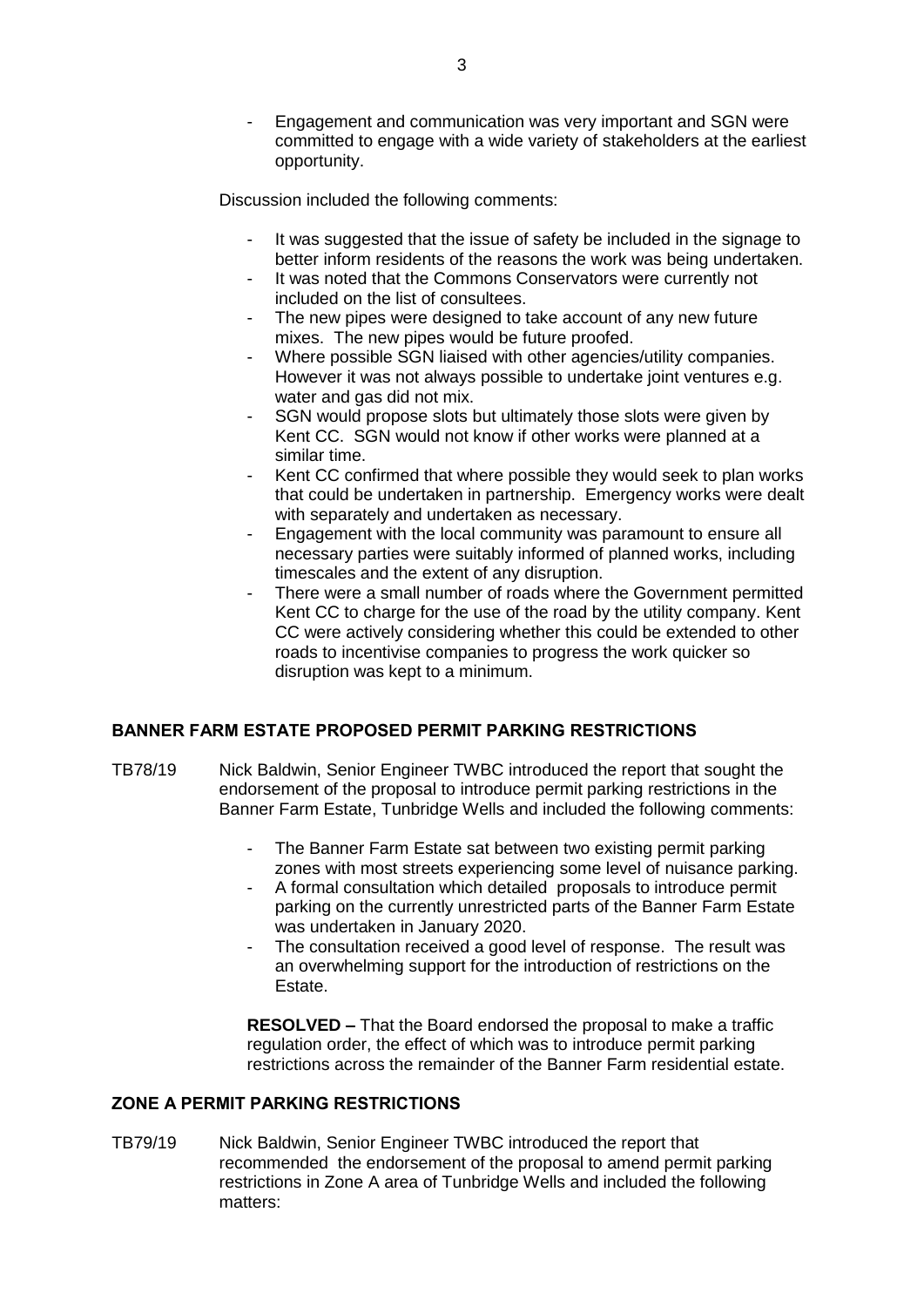- The report included 2 specific issues, the inclusion of Rodmell Road and the addition of an afternoon hour long restriction in the Claremont Road area.
- The Council had been made aware of parking concerns on the lower part of Warwick Park. TWBC undertook a survey, carried out at different times of the day and found that spaces were available on every occasion.
- The proposed restrictions were considered to be a measured response to the concerns raised.
- It was recognised that the introduction of these restrictions may result in parking pressures in other areas, but by undertaking a staged approach, TWBC would be able to monitor the situation and review as necessary.
- The afternoon restriction proposed in the Claremont Road area would alleviate the problems of long term parking by non residents.

Ms Nicola Merrett (Buckingham Road resident) had registered to speak, which included the following comments:

- In favour of the additional proposed parking restrictions but would like the Council to consider further restrictions.
- The road was next to Grove Park and only a few minutes walk to the High Street and The Pantiles making it very attractive for non residents to park.
- The road had many residents with young families that needed to park close to their property. There was no guarantee that any parking would be available after 11am in the morning.
- There were also issues of spaces being taken by residents of other roads where permits were over subscribed.
- The road was a no through road and very narrow, only one car width wide. This resulted in damage to parked cars when others were trying to turn around. It also resulted in cars being blocked in.
- Cars were also known to park on the double yellow lines, which also resulted in severe access issues into and out of the road.
- Non residents should use the car parks available.
- The roads surrounding Buckingham Road had much stricter parking restrictions and it was unclear as to why Buckingham Road was not treated the same.

Tony Pawson, Chairman of the Warwick Park Area Residents Association and speaking on their behalf had registered to speak which included the following comments:

- The inclusion of Rodmell Road was very welcome but residents were still looking for wider restrictions to be introduced in the area.
- The report suggested that further restrictions could be considered at a later date but it was felt that this was not enough of a commitment.
- Residents at the lower end of Warwick Park were blighted to such an extent that they had started to dig up their front gardens in order to create their own parking provision.
- The introduction of off street parking and the associated drive ways would result in the loss of on street parking spaces.
- The residents were keen to see if the new limited restriction ameliorated the problem and looked forward to a review in due course.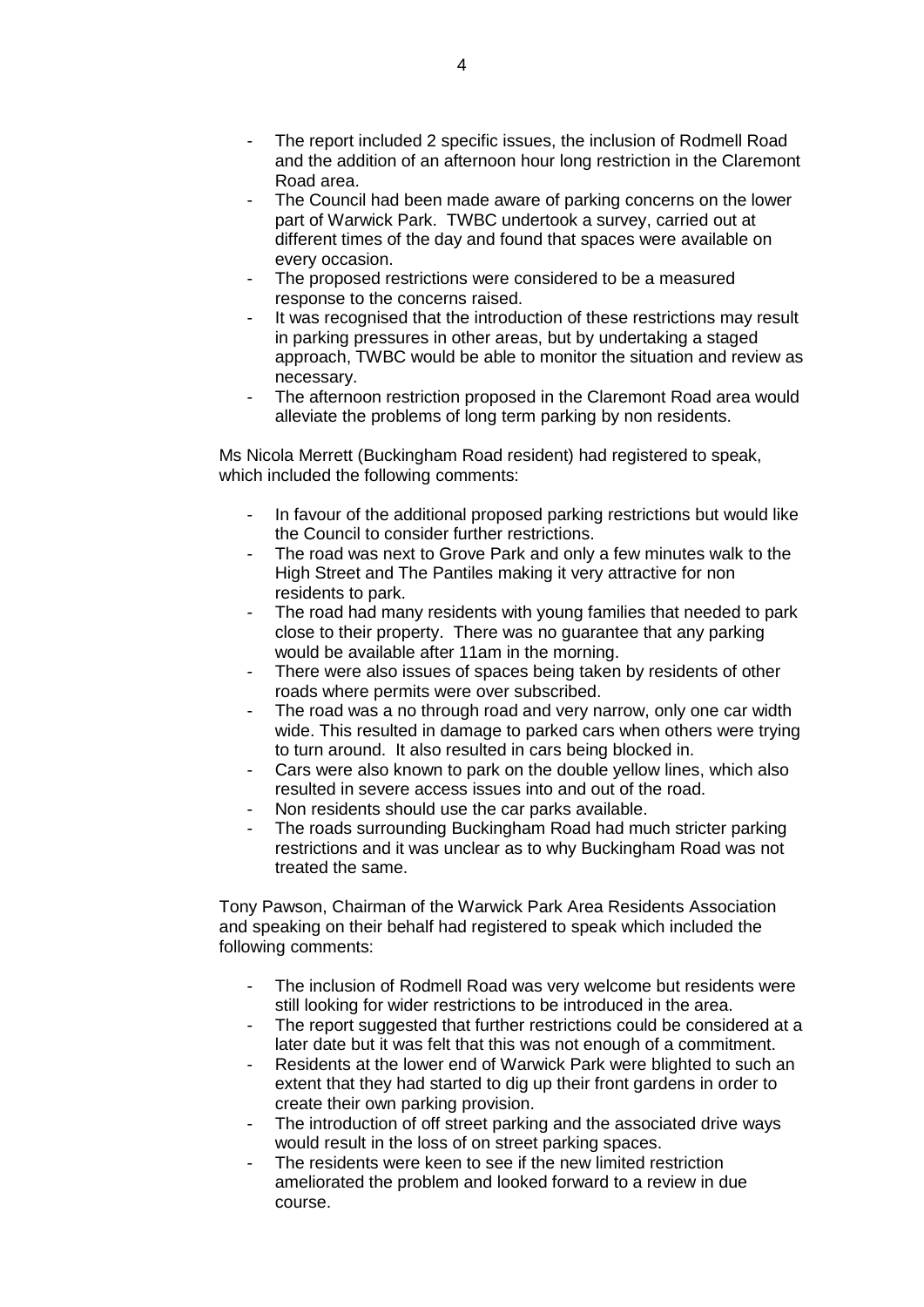Discussion included the following comments:

- A review would be important to establish what had worked and whether the new restrictions had moved the parking problems to another area.
- TWBC confirmed that reviews of restrictions were undertaken on a regular basis.

**RESOLVED -** That the Board endorsed the proposal to make a traffic regulation order which adds to and amends the restrictions in the Zone A permit parking area as detailed in the report.

## **ZONE HA HAWKENBURY PERMIT PARKING ZONE**

- TB80/19 Nick Baldwin, Senior Engineer TWBC introduced the report that recommended the endorsement of the proposal to introduce parking restrictions in additional streets within the Zone HA area of Hawkenbury and included the following matters:
	- The zone was first implemented in 2018 in a small number of streets but with the understanding that it might need to be extended if demand in other streets increased over time.
	- TWBC undertook an informal and a formal consultation process and combined the results. The figures for both were included in the report.

Discussion included the following comments:

- Concern was raised regarding the afternoon restriction being from between 2-4pm rather than 2-3pm and the effect this might have around school collection time.
- The restrictions currently in place in Hawkenbury were between 2-4pm and TWBC were minded to keep the new restrictions consistent with existing restrictions. TWBC confirmed that the new proposed restrictions would not include the roads closest to the school so there would be opportunities to park in this area.

**RESOLVED** - That the Board endorsed the proposal to make a traffic regulation order which would introduce permit parking restrictions in more streets within Zone HA as detailed in the report.

## **PROPOSED ELECTRIC VEHICLE CHARGING BAYS: MOUNT PLEASANT ROAD (FOR INFORMATION ONLY)**

TB81/19 Nick Baldwin, Senior Engineer TWBC introduced this report for information only, that noted the results of the public consultation exercise and subsequent making of the necessary traffic regulation order to introduce to 2 EV charging bays on Mount Pleasant Road, Tunbridge Wells.

> Adrian Berendt, Chair of the Town Forum had registered to speak and made the following comments:

- The Town Forum had not been aware of the consultation.
- The bays should not be provided on Mount Pleasant which was part of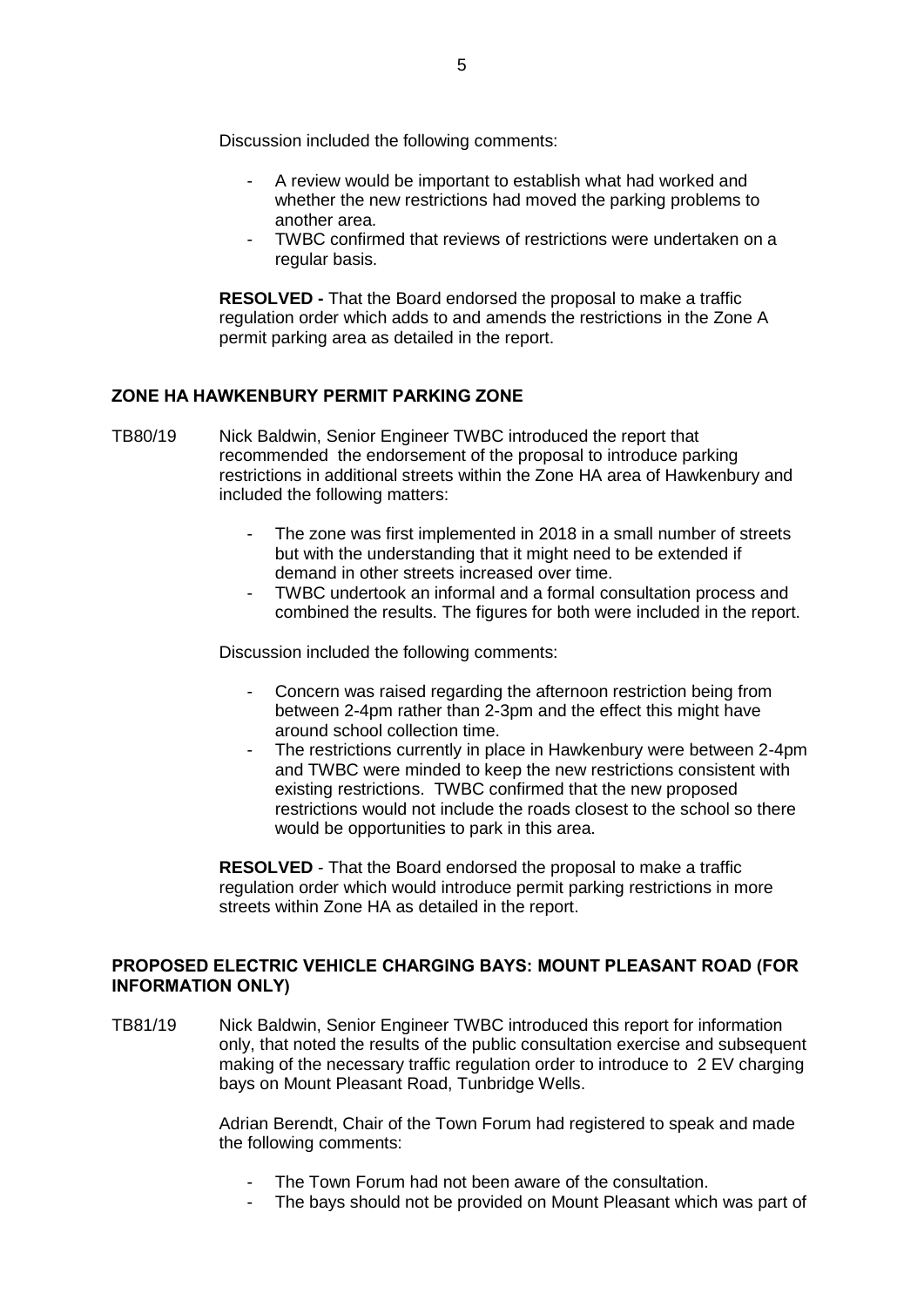the Public Realm.

- Charging points should be located in either car parks or on side streets.
- The technology associated with electric charging was also raised as a potential issue.

Phil Munslow, Tunbridge Wells Bicycle Users Group (TWBUG) had registered to speak and made the following comments:

- TWBUG prioritised walking and cycling in Tunbridge Wells and supported by improved public transport.
- Against the siting of charging points in precious Public Realm space. Especially as there were 2 electric charging points in the Great Hall car park that were not being used.
- Not convinced that taxi drivers would be incentivised enough to change their vehicles.
- It was noted that none of the consultees commented on the location of the charging points, they were more concerned about the speed of the charging.
- TWBUG believed that Mount Pleasant should be protected and there was much better uses for this space.

Discussion included the following comments:

- It was noted that the Report was for information only. A public consultation was undertaken with no objections and as such no endorsement by the JTB was required.
- When TWBC was notified by Kent CC that funding was available it included a request for suitable locations for electric taxi charging facilities. It seemed appropriate to suggest a location that was closest to where the main taxi destination was i.e. Tunbridge Wells station.
- The footway on Mount Pleasant Road was very wide so the charging point could be sited away from the main thoroughfare.
- The 2 Bays would consist of one for taxi's the other for general use.
- A progression towards the use of electric vehicles would require a considerable number of charging points, it was likely therefore that this was the start of a potentially much larger installation process.
- There seemed little thought in the process other than money had been made available so it was used. The issue needed to be considered holistically rather than piecemeal.
- There was no charge by TWBC for parking in one of the bays. The charging element would be undertaken by a private enterprise, as such neither TWBC or Kent CC would receive any money for this.
- Concern was raised that there would be no monetary benefit to the Council. Money that could be used for improvements in other areas.
- Investment had to be considered against advancements in technology. Would these charging points become redundant in the not too distant future.
- Consideration should be given to offering free parking for those who used electrical charging points.
- Concern raised whether there was the capacity to deliver the amount of electricity required for an increased use.
- Hydrogen cell and kinetic technology may be the way forward.
- The price of electric cars was an issue.
- Phase 3 of the Public Realm project included turning Mount Pleasant into a Boulevard – with pedestrians as a priority rather than cars.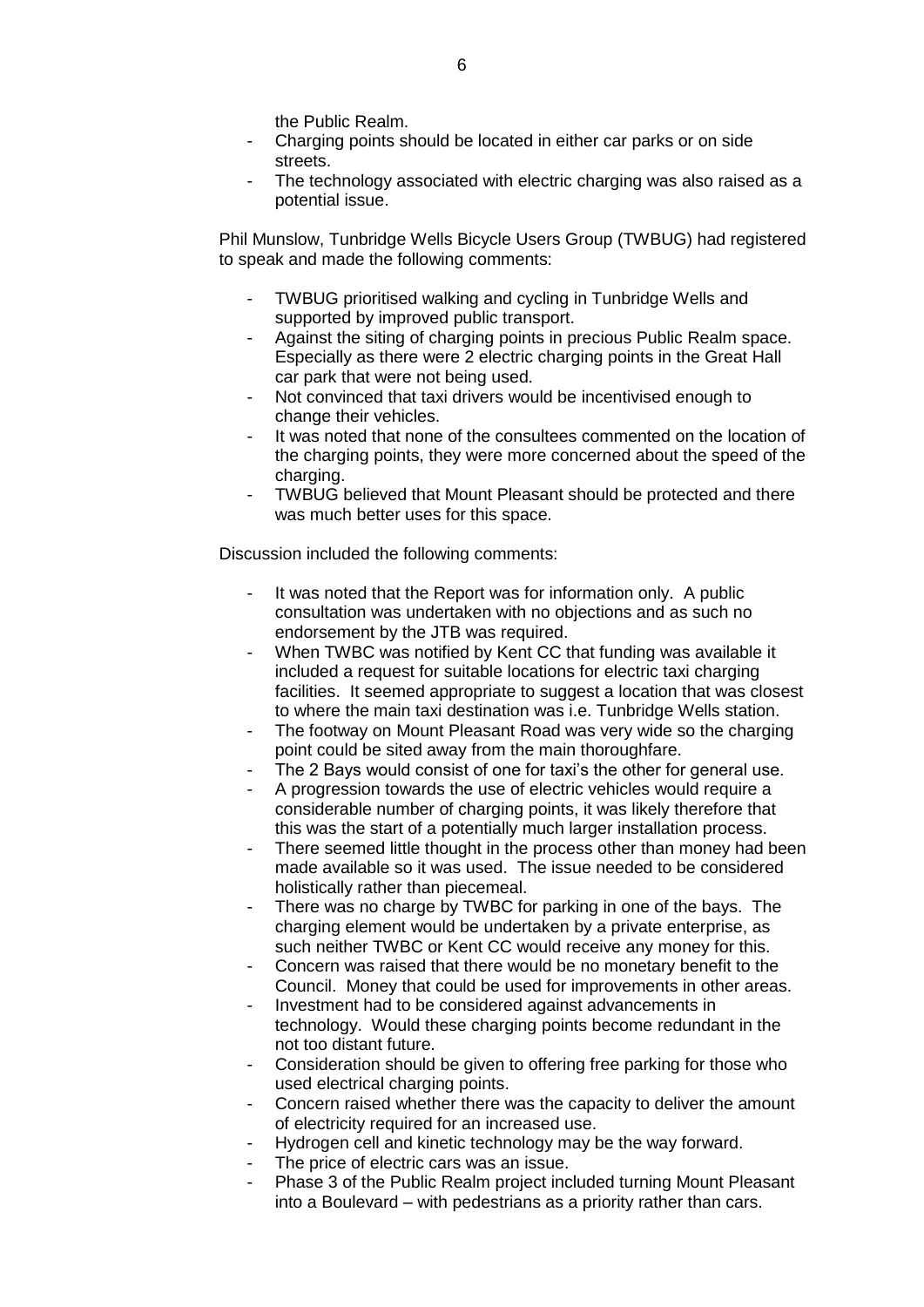**RESOLVED –** That the report be noted.

# **HIGHWAY WORKS PROGRAMME**

- TB82/19 Paul Mason from the Tunbridge Wells Bicycle Users Group had registered to speak and made the following comments:
	- TWBUG campaigned for better road infrastructure that would enable people to leave their car keys at home.
	- The latest report from Department for Transport on Road Safety stated that 92% of cyclist accidents were caused by motorists. And 75% of those casualties occurred within 20 metres of a junction.
	- The equivalent report on pedestrian safety stated that the most common factor for pedestrian accidents was the failure by motorists to look properly.
	- A reduction in vehicle speeds would significantly reduce casualties and improve safety.
	- There were a number of speeding reducing measures that could be implemented, one of which was having tight radius junctions.
	- It was therefore disappointing that the report included 44 proposed works of which 22 were Bell Mouth junctions. These were dangerous and intimidating designs that made crossing difficult.
	- Action was now needed and a request should be made to Kent CC to bring a report to the next JTB giving the reasons why these junctions were being installed.

Louise Robertson had registered to speak and made the following comments:

- Job included teaching adults and children to cycle on the roads Bikeability - which aimed to increase cycling and reduce casualties.
- One of the main teaching aims was for cyclists to take the lane and use a primary position around junctions. This meant using the centre of the lane, which was much safer. Teaching someone, particularly a child to take the lane and to keep cars behind was very challenging at Bell Mouth junctions.
- Some junctions took 35 steps to cross from one side to the other.
- Cars used these junctions as an opportunity to cut around cyclists rather than slowing down to a more appropriate speed.
- Children continually witnessed drivers turning into side roads on the wrong side of the road because it was wide enough to do so.
- This type of road encouraged inconsiderate driving.
- It was thought this junction type was an old style and was shocked that the design was still being introduced on new roads.
- Bell Mouth junctions encouraged speed, overtaking and poorly judged road entry.
- Streets should be designed to allow people to cross safely, ensuring that vehicles slowed down to turn and where drivers stayed behind cyclists at corners.

Julian Cook, District Manager, Kent County Council introduced the report that gave a summary of the schemes that were programmed for delivery in 2019/20.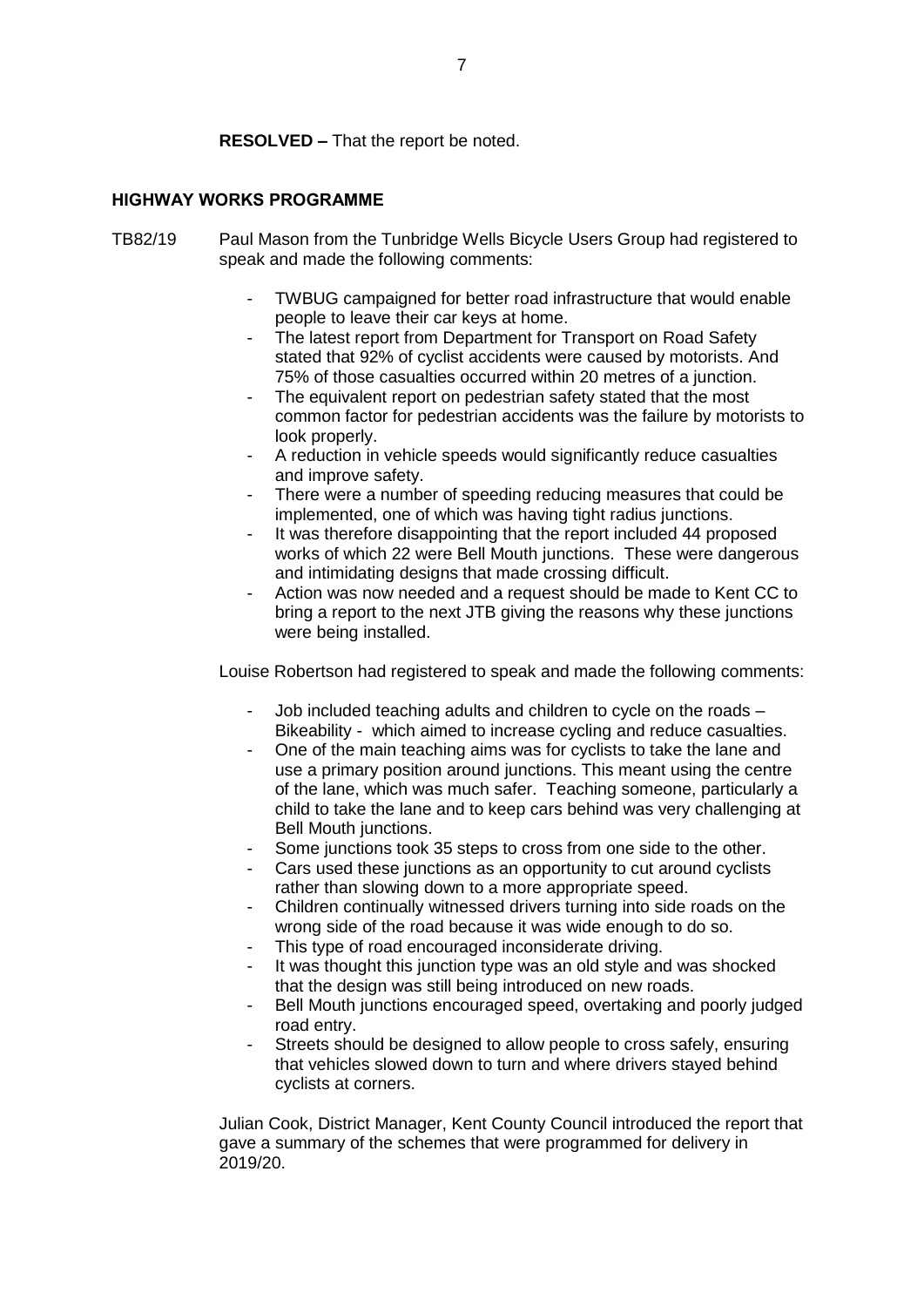Discussion included the following comments:

- Bell Mouth junctions were designed as part of the public highway. The public highway must be accessible to all users.
- Bell Mouth junctions were designed to cater for all types of traffic. A Bell Mouth junction would be appropriate for vehicles such as a refuge truck to avoid having to mount the pavement in order to gain access to the road. There were incidents of pedestrians being hit at square junctions due to large vehicles overhanging.
- This was a national issue and consideration needed to be given to better protect vulnerable road users. The introduction of a central island was a measure that could be used that would mean pedestrians were not having to negotiate a wide crossing in one go.
- Appropriate measures needed to be fed into the design guide that would inform developers during the planning application process.
- Discussions and the reasons for the introduction of Bell Mouth junctions needed to be undertaken at an early stage. Retrofitting junctions was costly so any measures to avoid this should be considered.
- Square junctions were not appropriate for all roads. Larger vehicles required wider junctions in order to gain access.
- Road junctions needed to be considered individually as each had different purposes and requirements. Kent CC had a team of professional engineers who designed roads. Their remit was to look at all road users and design something that was safe. A blanket approach to junctions was not appropriate.
- Kent CC to consider looking at the design guide to see whether it adequately covered the concerns raised and to amend as necessary.
- Kent CC were aware of some resurfacing work in the Parish of Capel that was coming off and this had been reported. The contractor had been informed and were now coming back to repair at their own cost.
- The team at Kent CC were applauded on their responses to questions raised.

**RESOLVED –** That the report be noted.

## **TOPICS FOR FUTURE MEETINGS**

- TB83/19 Comments were made in respect of the following matters:
	- There was a request for visibility of progress against targets in the Active Travel Strategy, in particular:
		- o 40% of commuter journeys within 5km to be made by Active **Travel**
		- o 2 out of 3 of primary and 1 out of 3 secondary aged children to travel actively to school
		- o The number of people cycling on key routes to increase by 10% by 2021.
	- The Active Travel Strategy document was 6 years old Kent CC Highways had been asked to look at the document and provide an update.
	- There was a new cabinet member with responsibility for the environment. A new department was looking at the issues and a budget was being developed. Two conferences had been organised to take place during the year.